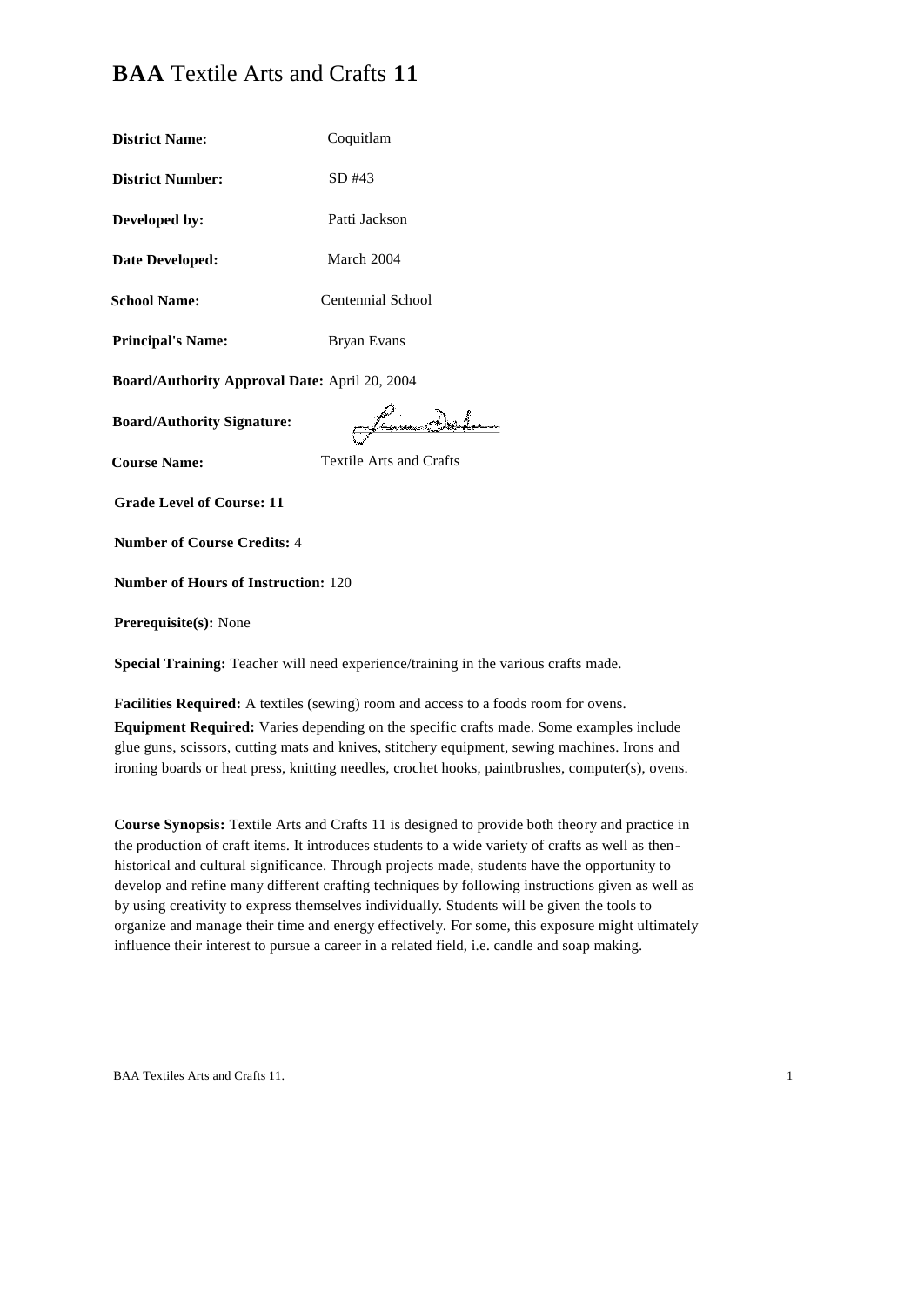**Rationale:** Textile Arts and Crafts **11** is a hands-on project-based course that gives students the opportunity to make a connection between the past and the present. Through the completion of a number of traditional crafts (Le. crocheting, knitting, cross-stitching) as well as those based on modern technology, students will be encouraged to utilize their leisure time in a productive and creative way. Increased awareness is possible by participating in activities such as designing, producing and creating textile arts and crafts items. Many different types of equipment and supplies will be studied so that appropriate and economical choices can be made.

| Unit/Topic        | <b>Title</b>                      | <b>Time</b>            |
|-------------------|-----------------------------------|------------------------|
| Unit 1            | <b>Colour and Design Projects</b> | 10 hours               |
| Unit 2            | Candle and Soap Making            | 20 hours               |
| Unit $3$          | <b>Clay/Dough Creations</b>       | 10 hours               |
| Unit $4$          | Crocheting/Knitting               | 20 hours               |
| Unit $5$          | Stitchery/Needlework              | 20 hours               |
| Unit 6            | Gift Boxes, Cards, Tags, Wrapping | 10 hours               |
| Unit 7            | Soft Sculpture                    | 20 hours               |
| Unit <sub>8</sub> | <b>Picture Frames</b>             | 10 hours               |
|                   | <b>Total Hours</b>                | $\overline{120}$ hours |

### **Organizational Structure:**

The following 5 Curriculum Organizers have been used to organize the Learning Outcomes for the units outlined above:

- 1. Textile Arts and Crafts (TAC) Fundamentals
- 2. Safety and Proper Use of Equipment and Supplies
- 3. Textile Arts and Crafts (TAG) Projects
- 4. Consumerism
- 5. History, Culture and Tradition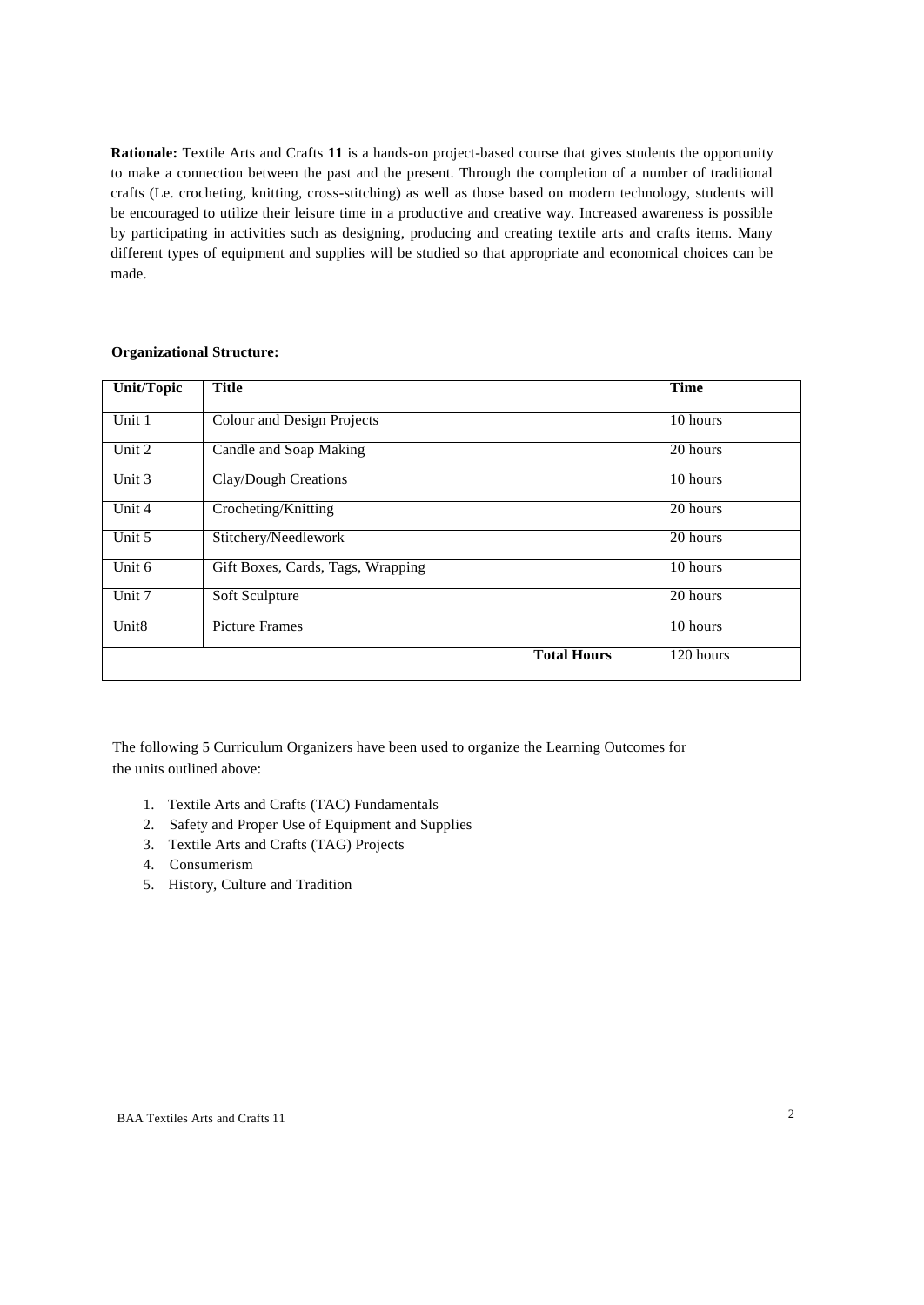#### **Unit Descriptions:**

#### **Unit l:Colour and Design Projects 10 hours**

This unit introduces students to the Elements and Principles of Design. The elements studied include colour, shape and texture. Information on colour covers the colour wheel, the psychology of colour, colour schemes (monochromatic, analogous, triadic, complementary, accented neutral). Design principles include balance, proportion and rhythm. Although this information is covered in a unit all by itself, it is also considered in every other unit of the course.

#### **Curriculum Organizers - TAC Fundamentals**

*It is expected that students will:*

- identify the principles and elements of design
- explain and use appropriate colour and design terminology<br>
demonstrate the effective use of time
- demonstrate the effective use of time

#### **Curriculum Organizers - TAC Projects**

*It is expected that students will be able to:*

• apply the principles and elements of design to complete colour and design projects and assignments

#### **Curriculum Organizers - Consumerism**

• recognize how the psychology of colour is used by businesses and marketers and how it affects choices made

#### **Curriculum Organizers - History, Culture, Tradition**

identify how tradition and culture influence colour choices and preferences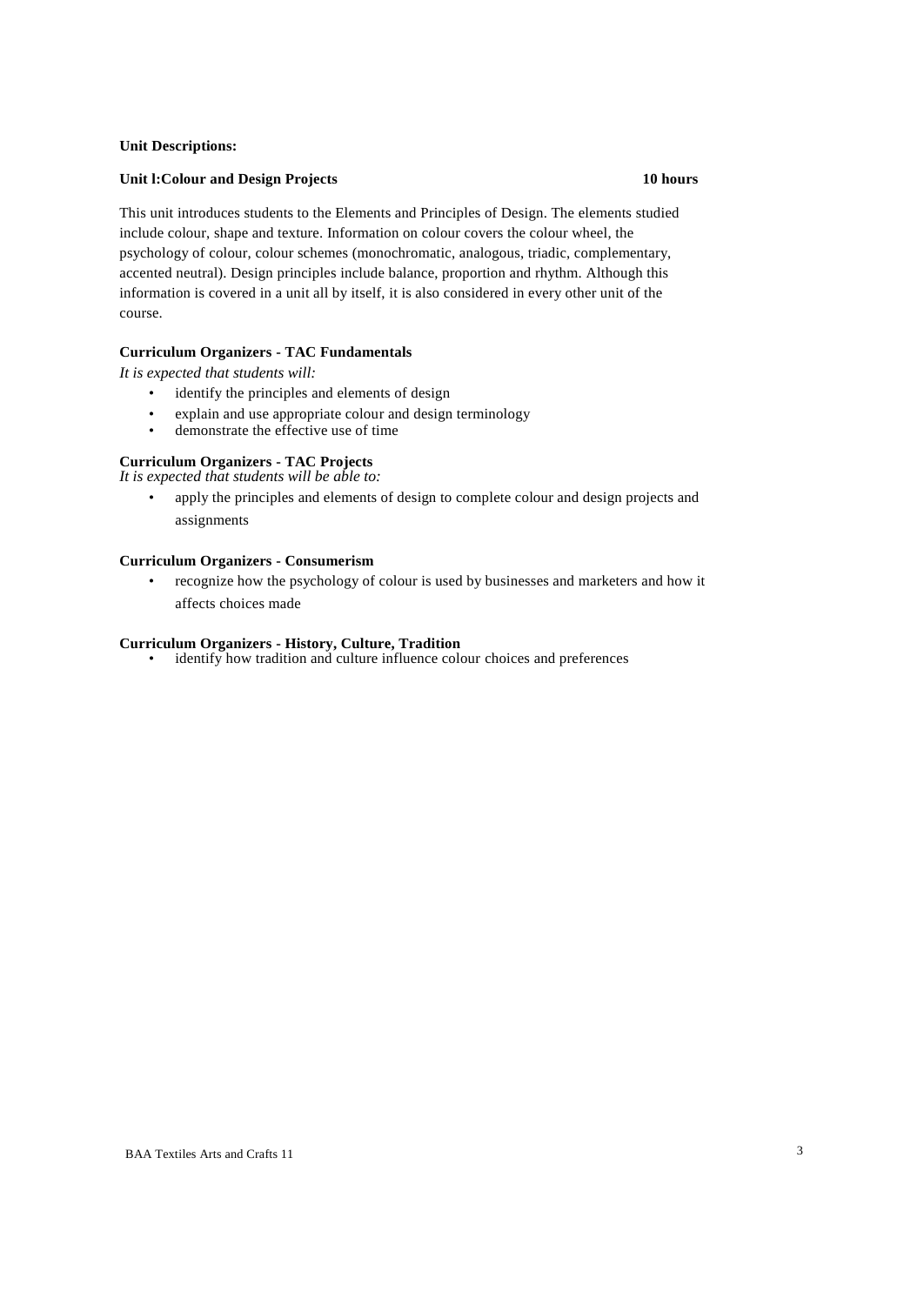#### **Unit 2: Candle and Soap Making 20 hours**

This popular unit covers many different types of candle making such as gel, poured, rolled and shaped. The soap making techniques studied are melt and pour glycerine-based soaps, bath bombs and bath salts. Aromatherapy is also explored.

### **Curriculum Organizers - TAC Fundamentals**

*It is expected that students will:*

- identify the principles and elements of design as they apply to candle and soap making explain and use appropriate candle and soap making terms
- demonstrate an appreciation of the aesthetic and fonctional value of candle and soap crafts
- identify career opportunities in the production of candles and soaps
- demonstrate the effective use of time

#### **Curriculum Organizers - Safety/Equipment Use**

*It is expected that students will:*

- demonstrate the safe and appropriate use of the tools and equipment used in the production of candle and soap crafts
- identify appropriate safety precautions necessary in the making of candles and soaps  $\&$  in the use of essential oils

#### **Curriculum Organizers - TAC Projects**

*It is expected that students will:*

- apply the principles and elements of design to complete candle and soap projects
- interpret instructions given to complete projects<br>• complete various candle and soap crafts using can
- complete various candle and soap crafts using creativity

#### **Curriculum Organizers - Consumerism**

*It is expected that students will:*

- locate and select suppliers of candle and soap products
- demonstrate an understanding of the differences in types of wax, wicks, scents and soap making supplies in order to make appropriate choices when purchasing
- compare the costs between commercial and self-made products

#### **Curriculum Organizers - History, Culture, Tradition**

*It is expected that students will:*

• demonstrate an understanding of the history culture and tradition associated with the making of candles and soaps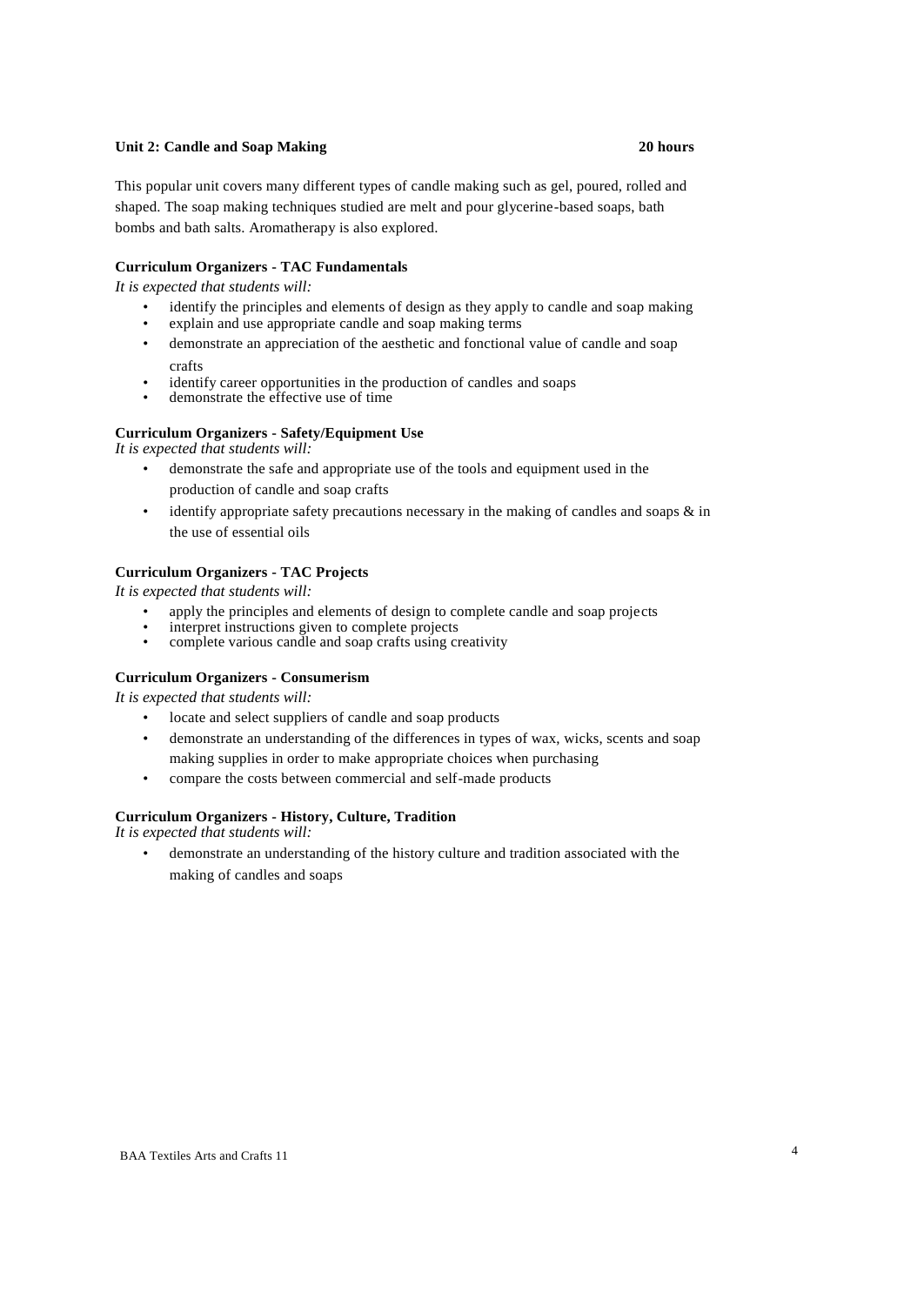### **Unit 3:Clay/Dough Creations 10 hours**

# In this unit students will make projects using commercially produced clays such as Sculpey, Premo and Fimo. For other projects, they also make their own dough using a traditional flour, salt and water recipe (i.e. play dough). Paints are used to colour some of the projects made.

### **Curriculum Organizers - TAC Fundamentals**

*It is expected that students will:*

- identify the principles and elements of design as they apply to clay and dough projects
- explain and use appropriate clay and dough making terms
- demonstrate an appreciation of the aesthetic and functional value of clay and dough crafts
- identify career opportunities in the production of clay and dough crafts
- demonstrate the effective use of time

#### **Curriculum Organizers - Safety/Equipment Use**

*It is expected that students will:*

- demonstrate the safe and appropriate use of the tools and equipment used to make clay and dough projects
- identify appropriate safety precautions necessary in the making of clay and dough projects

#### **Curriculum Organizers - TAC Projects**

*It is expected that students will:*

- apply the principles and elements of design to complete clay and dough projects
- interpret instructions given to complete projects
- complete various clay and dough crafts using creativity

#### **Curriculum Organizers - Consumerism**

*It is expected that students will:*

- locate and select suppliers of clay products
- demonstrate an understanding of the different types of clay sold in order to make appropriate choices when purchasing
- compare the costs between commercial and self-made products

#### **Curriculum Organizers - History, Culture, Tradition**

*It is expected that students will:*

• demonstrate an understanding of the history, culture and tradition associated with the making of clay and dough crafts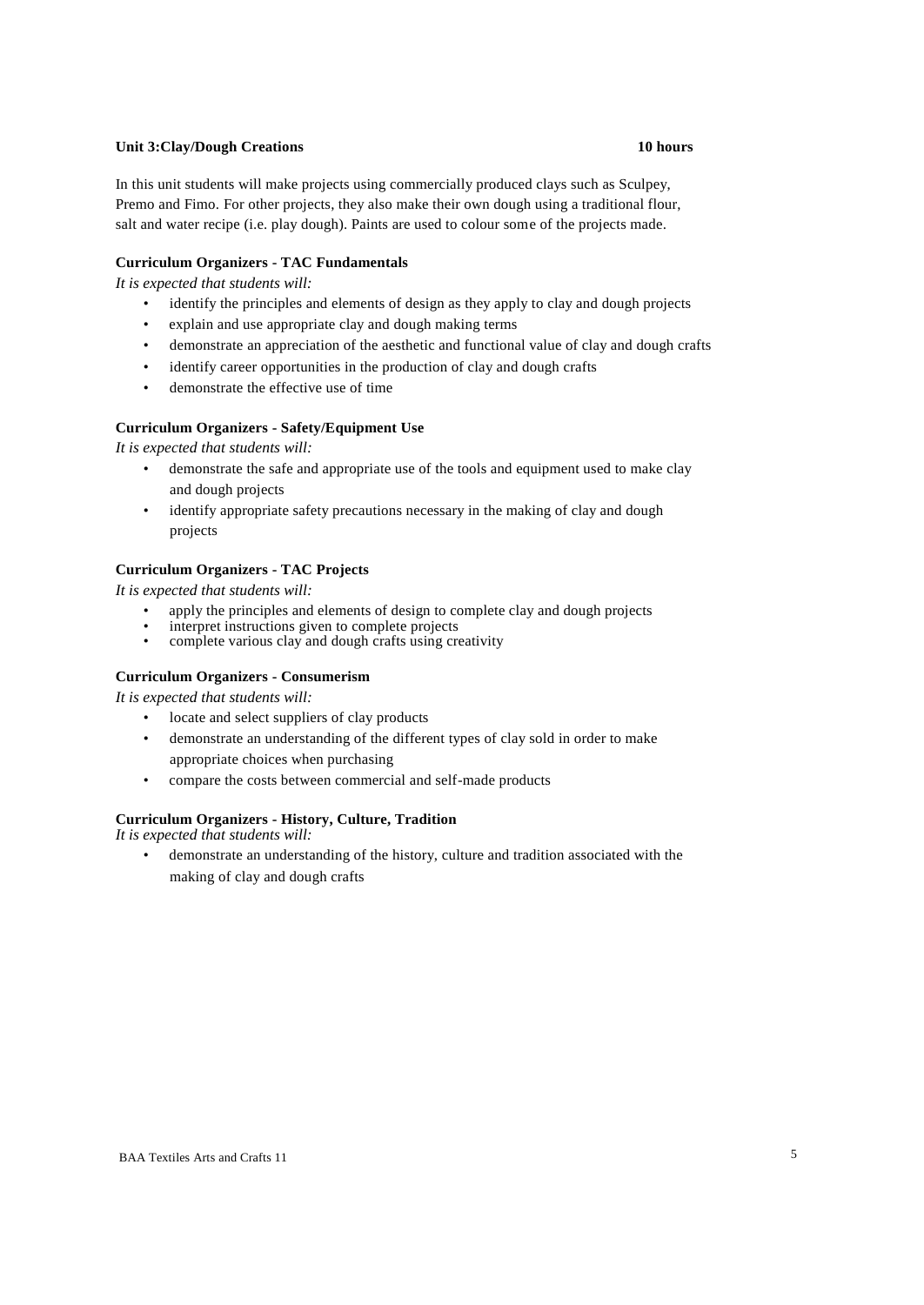#### **Unit 4: Crocheting/Knitting 20 hours**

Crocheting and knitting are old fashioned traditional crafts that are popular once again. Students learn the basics and make one or two small projects. However, they learn skills that they will be able to use for a lifetime.

#### **Curriculum Organizers - TAC Fundamentals**

*It is expected that students will:*

- identify the principles and elements of design as they apply to crocheting/knitting projects
- explain and use appropriate crocheting/knitting terminology
- demonstrate the effective use of time

#### **Curriculum Organizers - Safety/Equipment Use**

*It is expected that students will:*

• demonstrate the safe and appropriate use of the equipment used for crocheting/knitting

### **Curriculum Organizers - TAC Projects**

*It is expected that students will:*

- apply the principles and elements of design to complete crocheting/knitting projects<br>• interpret instructions given to complete projects
- interpret instructions given to complete projects
- complete crocheting/knitting projects using creativity

#### **Curriculum Organizers - Consumerism**

*It is expected that students will:*

- locate and select suppliers of crocheting/knitting products
- compare the costs between commercial and self-made products

#### **Curriculum Organizers - History, Culture, Tradition**

*It is expected that students will:*

• understand the history, culture and tradition associated with crocheting/knitting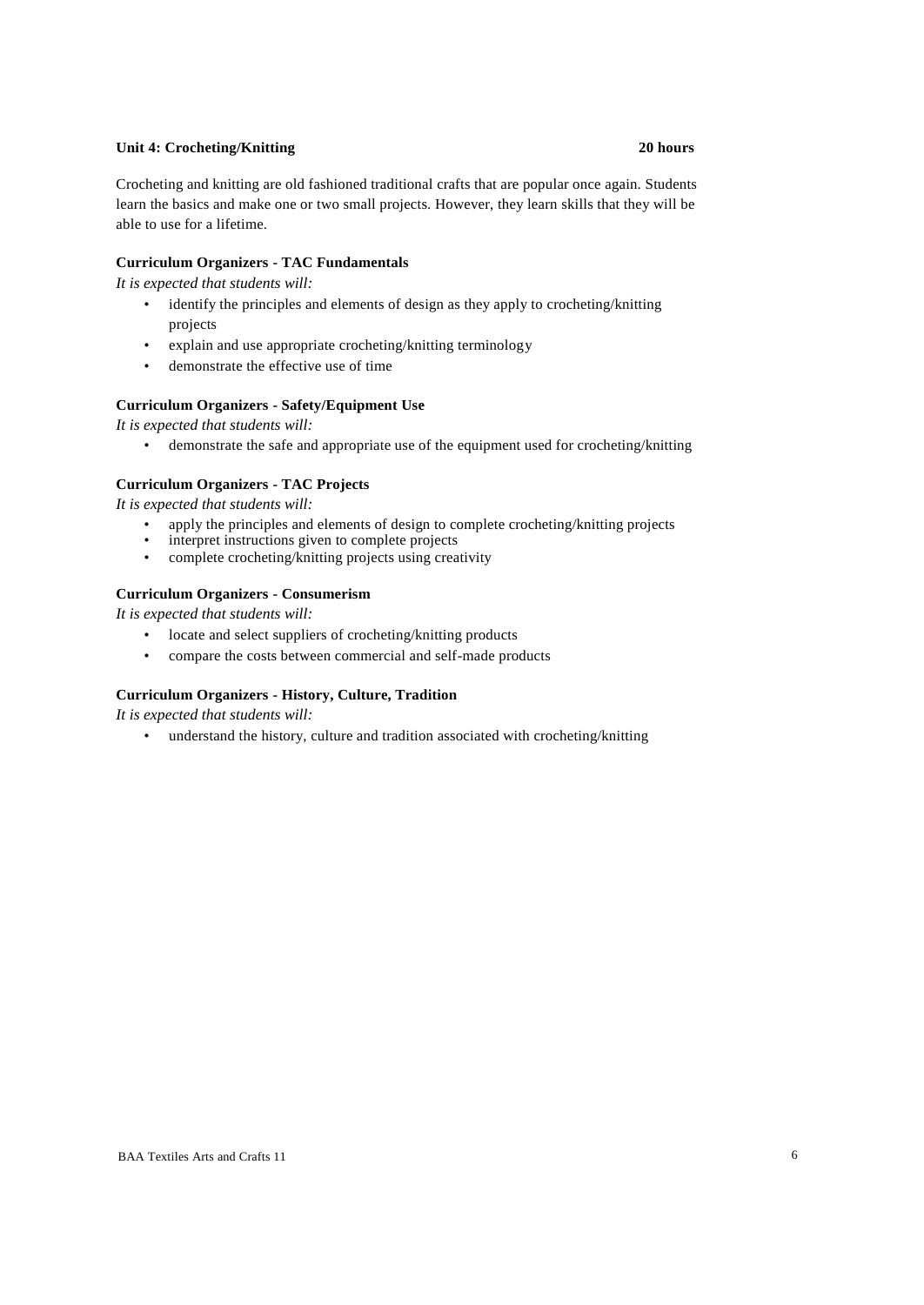#### **Unit 5: Stitchery/Needlework 20 hours**

Cross-stitching, embroidery and silk ribbon embroidery are the techniques covered in this unit. Students also examine the different mediums such as plastic canvas and waste canvas (Aida cloth) used as the base for stitchery projects. The various types of yarns, threads and needles used are also studied.

### **Curriculum Organizers - TAC Fundamentals**

*It is expected that students will:*

- identify the principles and elements of design as they apply to stitchery/needlework projects
- explain and use appropriate stitchery/needlework terms
- demonstrate an appreciation ofthe aesthetic and functional value of stitchery/needlework crafts
- demonstrate the effective use of time

#### **Curriculum Organizers - Safety/Equipment Use**

*It is expected that students will:*

• demonstrate the safe and appropriate use of the tools and equipment used in the making of stitchery/needlework crafts

#### **Curriculum Organizers - TAC Projects**

*It is expected that students will:*

- apply the principles and elements of design to complete stitchery/needlework projects
- interpret instructions given to complete projects<br>• complete stitchery/needlework crafts using crea
- complete stitchery/needlework crafts using creativity

#### **Curriculum Organizers - Consumerism**

*It is expected that students will:*

- locate and select suppliers of stitchery/needlework products
- compare the costs between commercial and self-made products

#### **Curriculum Organizers - History, Culture, Tradition**

*It is expected that students will:*

• demonstrate an understanding of the history, culture and tradition associated with the making of stitchery/needlework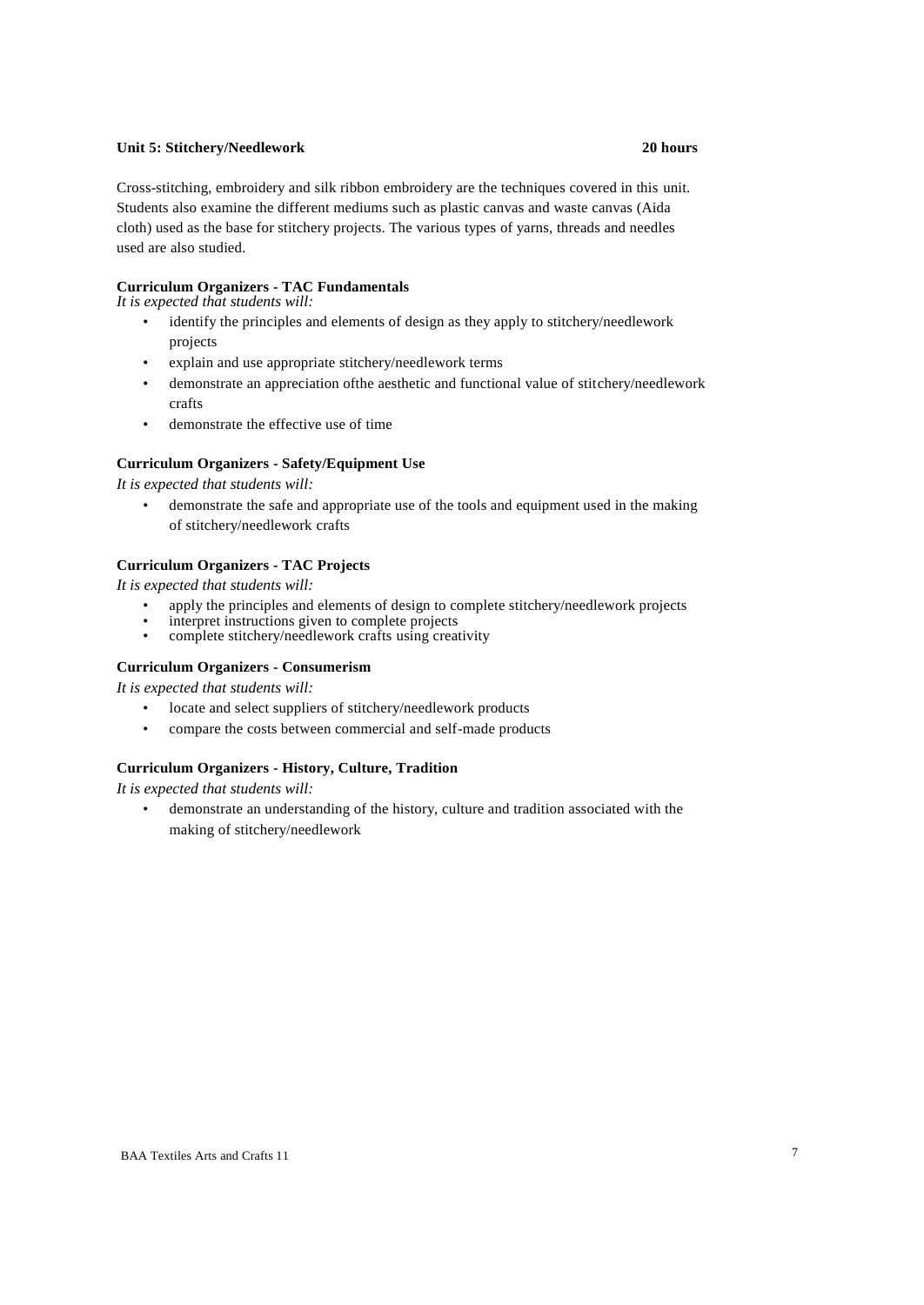#### **Unit 6: Gift Boxes, Cards, Tags, Wrapping 10 hours**

Students use a variety of materials and techniques to complete the projects in this unit. Examples include decoupage, embossing, stamping. Various painting techniques are also covered such as sponge painting, bubble painting, stencilling and block printing. Purchased paper mache boxes and self-made cardboard boxes are used as a basis for the techniques being done.

### **Curriculum Organizers - TAC Fundamentals**

*It is expected that students will:*

- identify the principles and elements of design as they apply to the making of gift boxes, cards, tags, wrapping
- explain and use appropriate terminology for the decorating and painting techniques covered
- demonstrate the effective use of time

#### **Curriculum Organizers - Safety/Equipment Use**

*It is expected that students will:*

• demonstrate the safe and appropriate use ofthe equipment needed to make gift boxes, cards, tags, wrapping

#### **Curriculum Organizers - TAC Projects**

*It is expected that students will:*

- apply the principles and elements of design to complete gift boxes, cards, tags and gift wrapping projects
- interpret instructions given to complete projects
- complete projects using creativity

#### **Curriculum Organizers - Consumerism**

*It is expected that students will:*

- locate and select suppliers of products for the making of gift boxes, cards, tags, wrapping
- compare the costs between commercial and self-made products<br>• use recycled materials to make projects more cost effective
- use recycled materials to make projects more cost effective

#### **Curriculum Organizers - History, Culture, Tradition**

*It is expected that students will:*

• demonstrate and understanding ofthe history, culture and tradition associated with techniques such as decoupage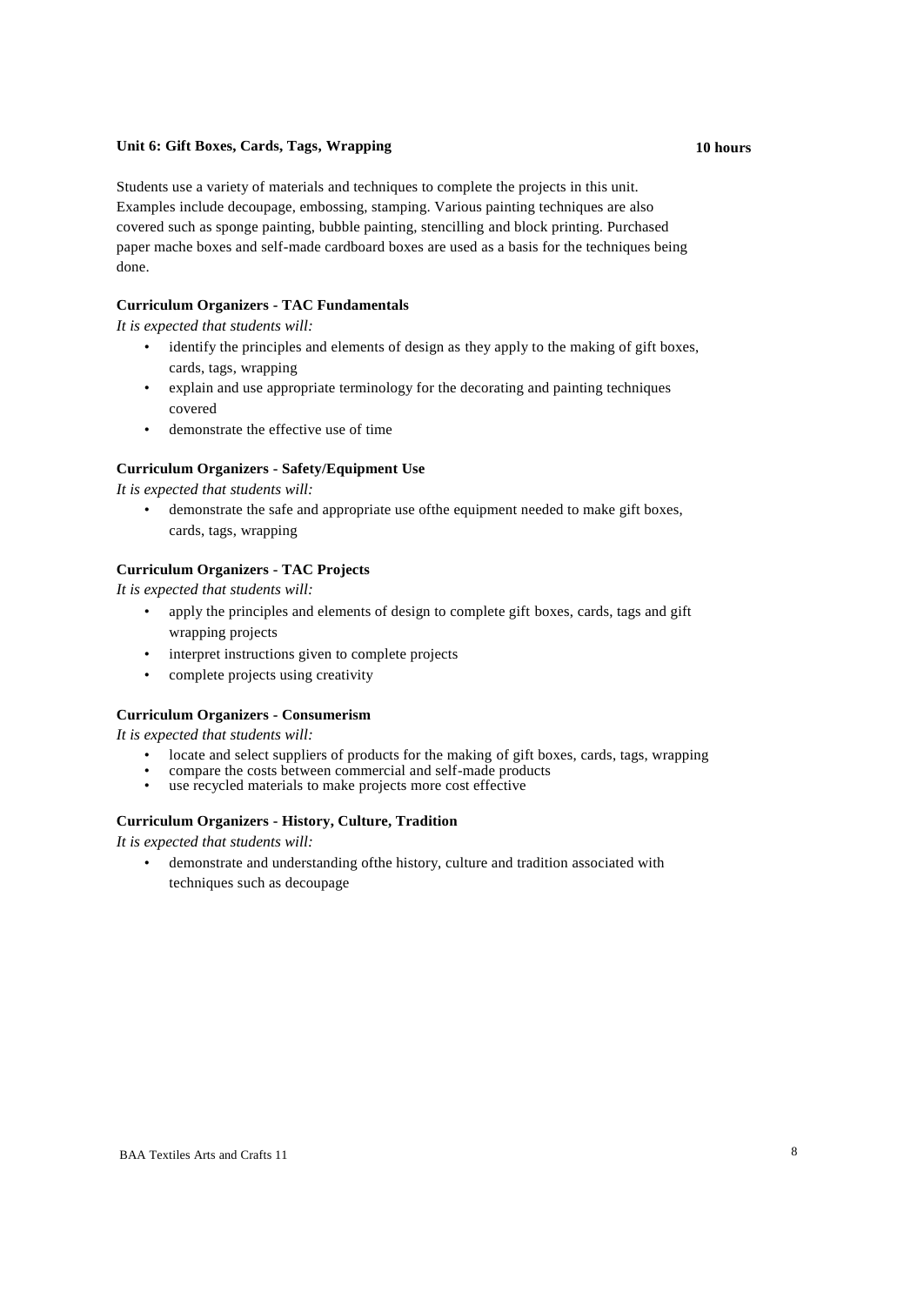# **Unit 7: Soft Sculpture 20 hours**

Soft sculpture is done by using fabrics, socks and/or nylon stockings to make items such as stuffed animals and dolls. Basic sewing principles, sewing equipment and fabrics are studied and used in the completion of projects.

#### **Curriculum Organizers - TAC Fundamentals**

*It is expected that students will:*

- identify the principles and elements of design as they apply to production of soft sculpture projects
- explain and use appropriate sewing and fabric terminology
- demonstrate the effective use of time

### **Curriculum Organizers - Safety/Equipment Use**

*It is expected that students will:*

• demonstrate the safe and appropriate use ofthe tools and equipment used to make soft sculpture projects

#### **Curriculum Organizers - TAC Projects**

*It is expected that students will:*

- apply the principles and elements of design to complete soft sculpture projects
- interpret instructions given to complete projects
- complete various soft sculpture crafts using creativity

#### **Curriculum Organizers - Consumerism**

*It is expected that students will:*

- locate and select suppliers of sewing supplies
- compare the costs between commercial and self-made products
- use recycled materials to make projects more cost effective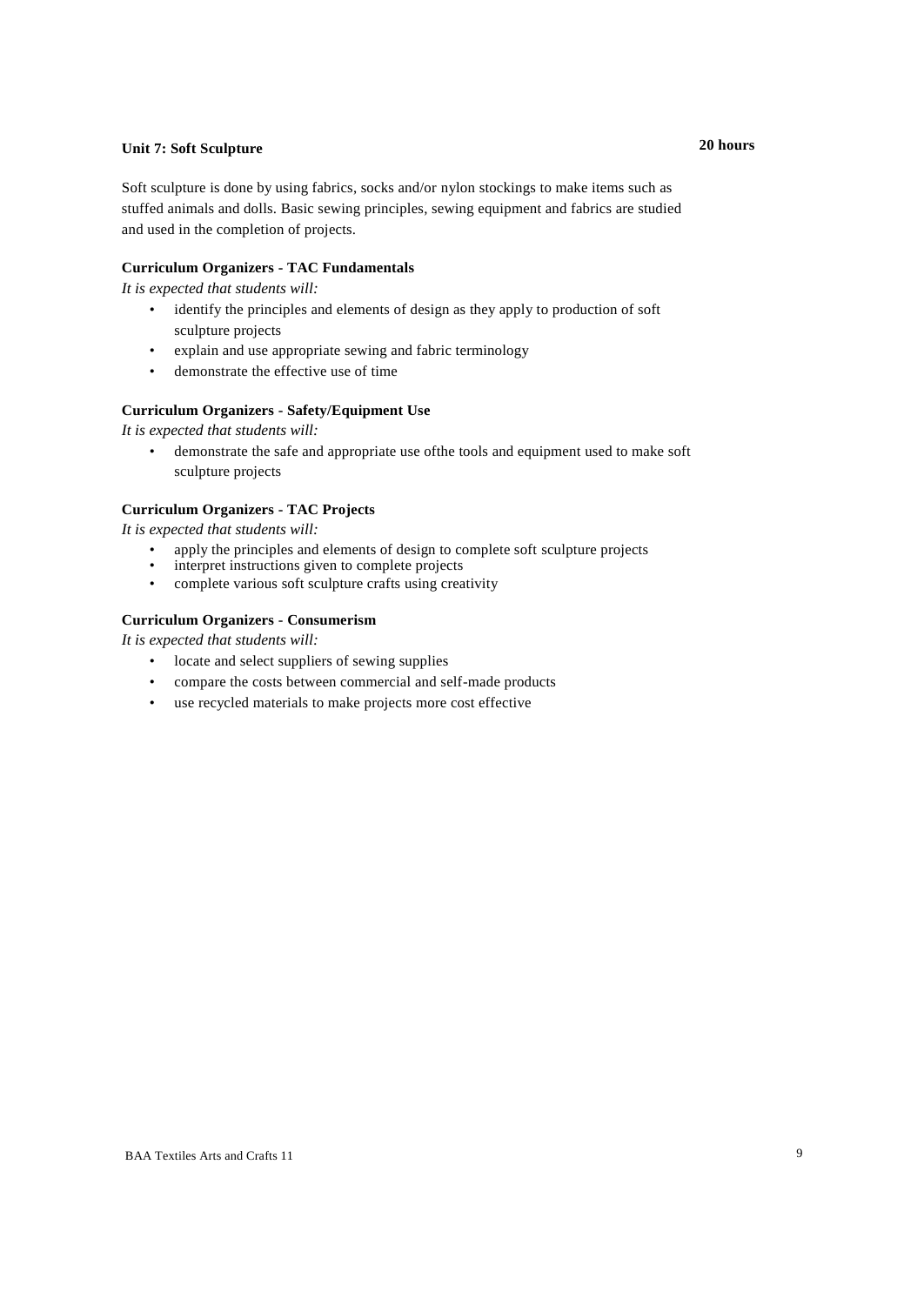# **Unit 8:Picture Frames 10 hours**

In this unit students make picture frames mostly from recycled materials. Cardboard boxes and fabric remnants are the main sources ofthe supplies used. The use of a heat press and fusible interfacings is also covered.

#### **Curriculum Organizers - TAC Fundamentals**

*It is expected that students will:*

- identify the principles and elements of design as they apply to picture frame making
- explain and use appropriate terminology in the production of picture frames
- demonstrate the effective use of time

### **Curriculum Organizers - Safety/Equipment Use**

*It is expected that students will:*

• demonstrate the safe and appropriate use ofthe tools and equipment needed to make picture frames

#### **Curriculum Organizers - TAC Projects**

*It is expected that students will:*

- apply the principles and elements of design to complete picture frame projects
- interpret instructions given to complete projects
- complete picture frames using creativity

#### **Curriculum Organizers - Consumerism**

*It is expected that students will:*

- compare the costs between commercial and self-made products
- use recycled materials to make projects more cost effective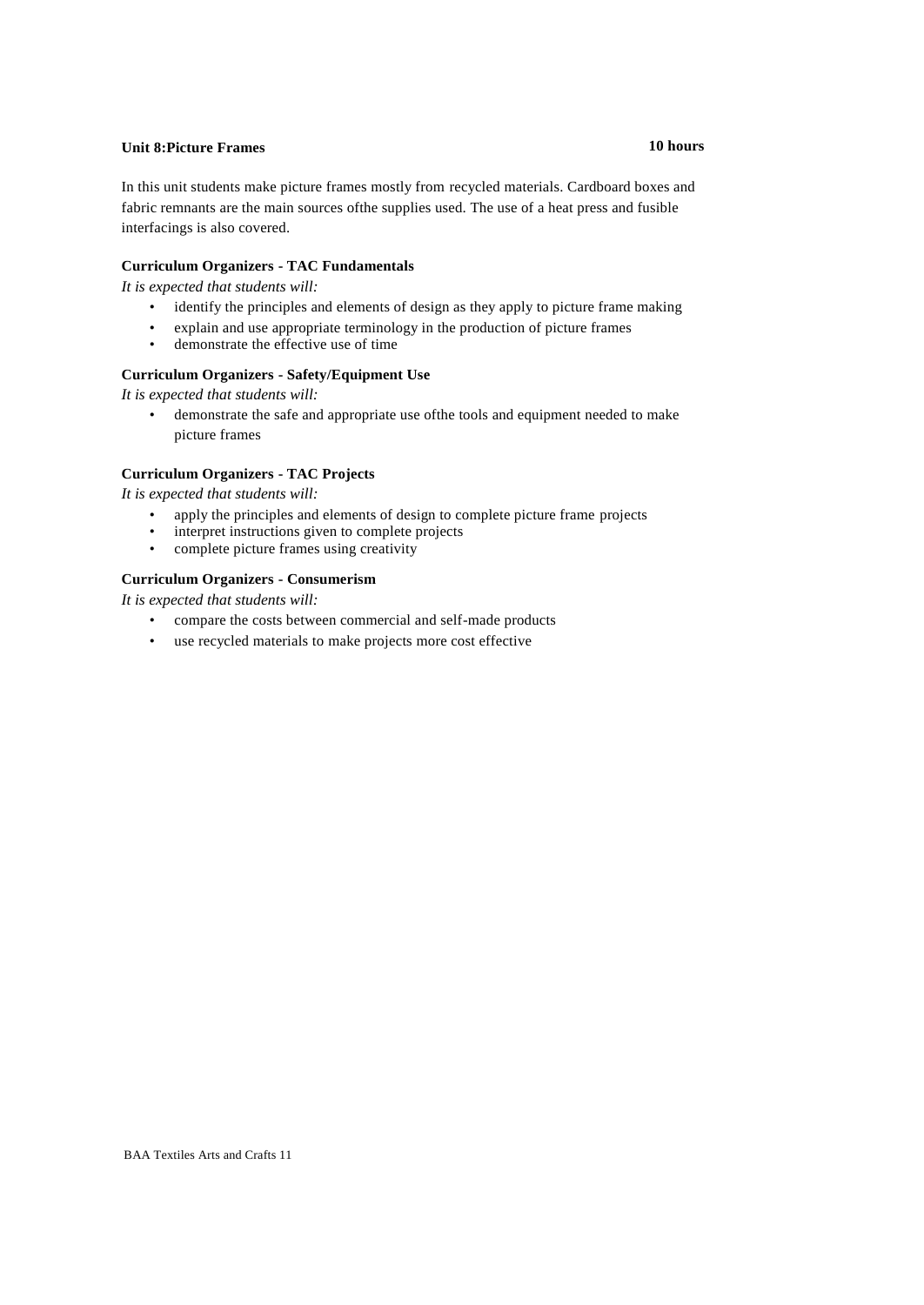#### **Instructional Component:**

- Demonstrations/lessons/observation
- Samples of completed projects
- Some projects have samples that illustrate each step to be completed
- Photographs of student projects made in previous semesters these photos include projects that were completed at a level of excellence as well as those that were not. Some are even examples of what not to do.
- Videos
- Worksheets
- Bulletin board/poster presentations
- Guest speakers/demonstrators
- Student demonstrations/presentations

#### **Assessment Component:**

- Effective formative assessment via:
	- o Clearly articulated and understood learning intentions and success criteria
	- o Questions posed by students, peers and teachers to move learning forward Discussions and dialogue
	- o Feedback that is timely, clear and involves a plan
	- o Students are resources for themselves and others peer and self-assessment
	- o Student ownership

Formative assessment used to adapt learning experiences and inquiry plans on an on-going basis to meet specific learning goals.

Development, awareness and action, based upon metacognition intended to lead to learner independence and self-coaching.

#### Summative Assessment:

Summative assessments will be determined as students demonstrate proficiency/mastery toward particular learning outcomes. Summative assessments and final grades will reflect the following:

- Students will work collaboratively with the teacher to determine summative achievement on assignments and letter grades based upon dialogue, and evidence of learning
- Behaviour and work habits will NOT be included when determining letter grades
- Marks will not be deducted for late work
- Extra credit and bonus marks will not be awarded
- Plagiarizing will not result in reduced marks/grades –the student will be required to demonstrate their learning authentically
- Attendance will not be considered toward letter grade
- Only individual learning demonstrated –no group marks will be used to determine grades
- Letter grades will reflect learning towards the learning outcomes articulated above
- Letter grades will be based upon criteria provided/agreed upon toward the learning outcomes
- Letter grades will be determined in relation to the learning outcomes not in comparison to the achievement of other students
- Poor work will not be assessed towards grades students will only be assessed on quality work
- Professional judgment and evidence will be used to determine final letter grade in consultation with the student
- Zeros will not be assigned to missed assignments all required assignments must be completed
- Formative or practice towards learning outcomes will not be included in final grade assessment
- Most recent evidence toward learning outcomes will be used to assign letter grades learning is not averaged over time